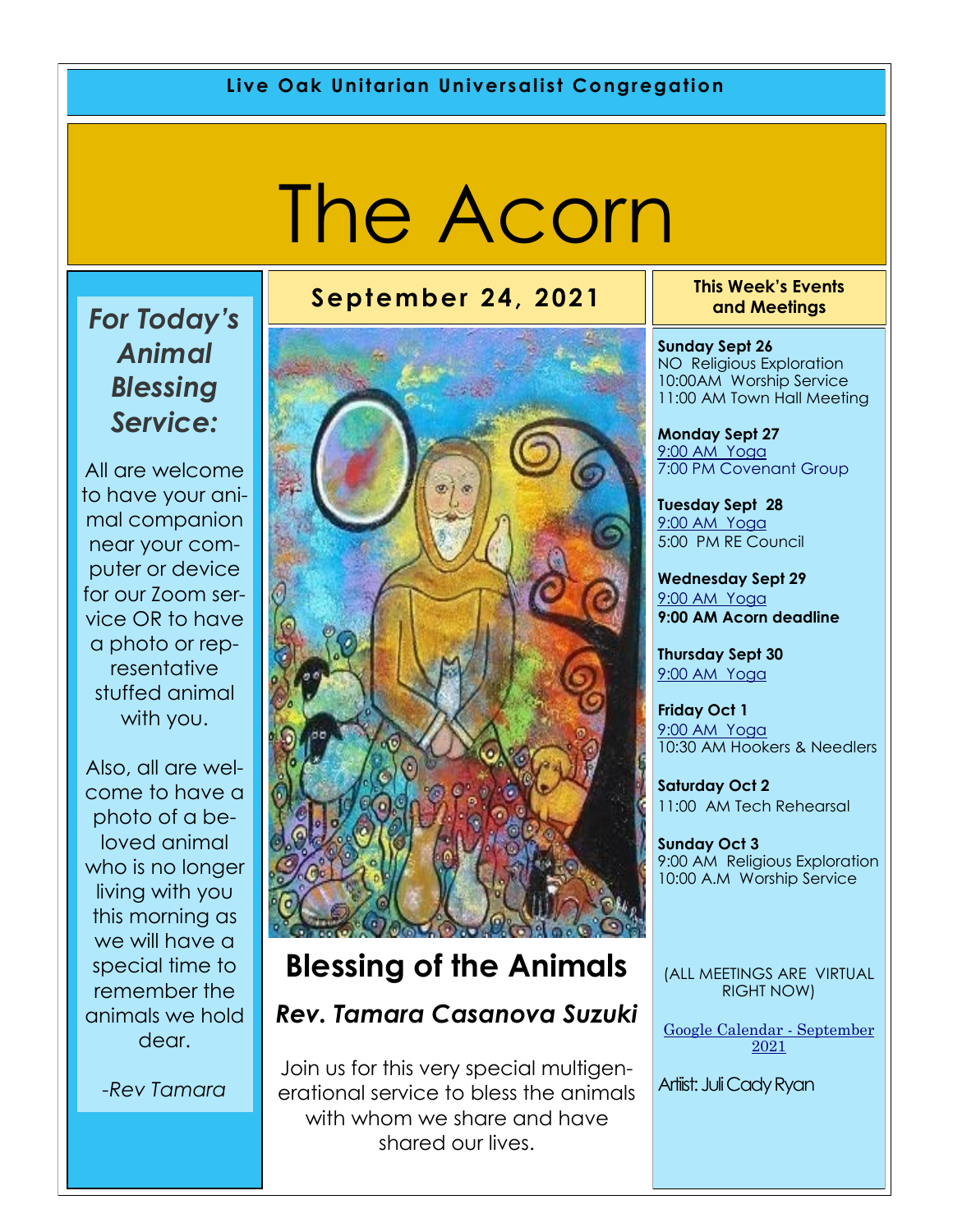**PAGE 2 THE ACORN** 

| <b>Worship Service 09.26.21</b>                                                                   |                                   |
|---------------------------------------------------------------------------------------------------|-----------------------------------|
| Live Oak Unitarian Universalist Congregation of Goleta                                            |                                   |
| <b>Order of Service</b>                                                                           | September 26, 2021                |
| <b>Blessings of the Animals</b>                                                                   |                                   |
| Worship Service by the Reverend Tamara Casanova Suzuki                                            |                                   |
| A/V support: Marty Jenkins; Tech support: Drew Carter                                             |                                   |
| <b>Music for Gathering</b> (begins at 9:50 a.m.)                                                  | John Douglas, Music Director      |
| <b>Prelude</b> ~ How Much Is That Doggie in the Window?<br>Words and music: Bob Merrill           | Nansie Douglas                    |
| <b>Welcome Song</b> $\sim$ Morning Has Broken #38<br>Words: Eleanor Farjeon; Music: Gaelic melody |                                   |
| Welcome                                                                                           | Gloria Liggett, Worship Associate |
| <b>Chalice Lighting</b>                                                                           |                                   |
| <b>Call to Worship</b>                                                                            |                                   |
| <b>Opening Song</b> $\sim$ B-I-N-G-O<br>Folk song of unknown origin                               |                                   |
| <b>Message for All Ages</b>                                                                       | Gloria Liggett                    |
| <b>Sharing of Joys and Sorrows</b>                                                                |                                   |

**Remembering Beloved Animal Companions**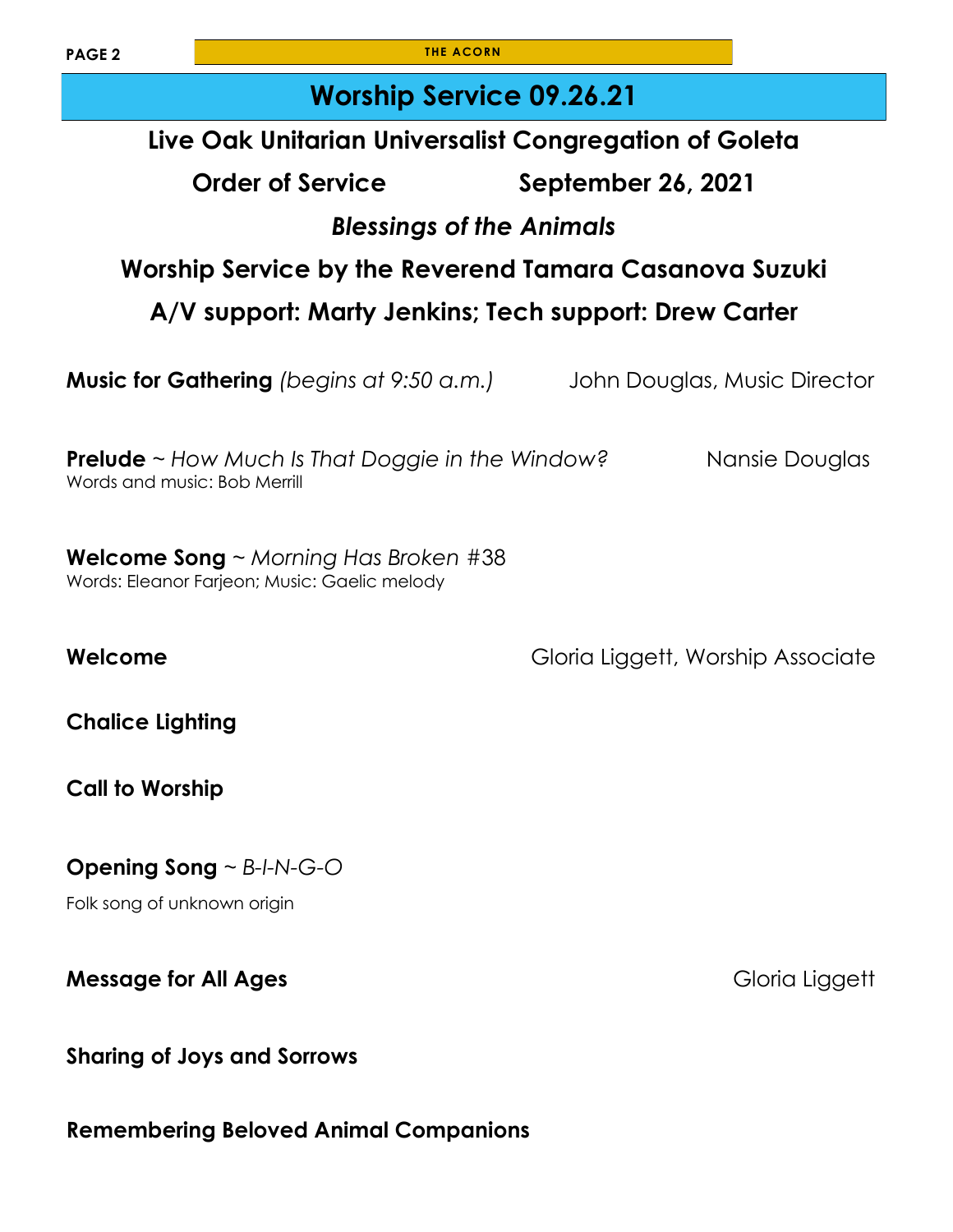# **Worship Service 09.26.21**

#### **Meditation**

**Congregational Response** ~ *Spirit of Life/ Fuente de Amor* #123 Words and music: Carolyn McDade

#### **Blessing of the Animals**

**Musical Response** ~ *Bless the Beasts and the Children* Nansie Douglas-Words and music: Barry DeVorzon & Perry Botkin, Jr.

#### **Sharing in Stewardship**

**Closing Song** ~ *All Creatures of the Earth and Sky* #203 (vs 1-3)

Words: attributed to St. Francis of Assisi; Music: From *Ausserlesene Catholische Kirchengesang*

#### **Benediction/Chalice Extinguishing**

**Postlude ~** *Kitties Make Us Smile* Nansie Douglas-Words: Nansie Douglas; Music: John Enrico Douglas

#### *Five-minute break and then all are invited to re-gather for our Town Hall.*

**Live Oak Sunday Worship September 26, 2021 10:00 AM**

https://**[zoom.us/j/991200709](https://zoom.us/j/991200709)**

**Meeting ID**: 991 200 709

**Dial by your location** 

+1 253 215 8782 US +1 301 715 8592 US

Find your local number: <https://zoom.us/u/a3HkXnuGD>



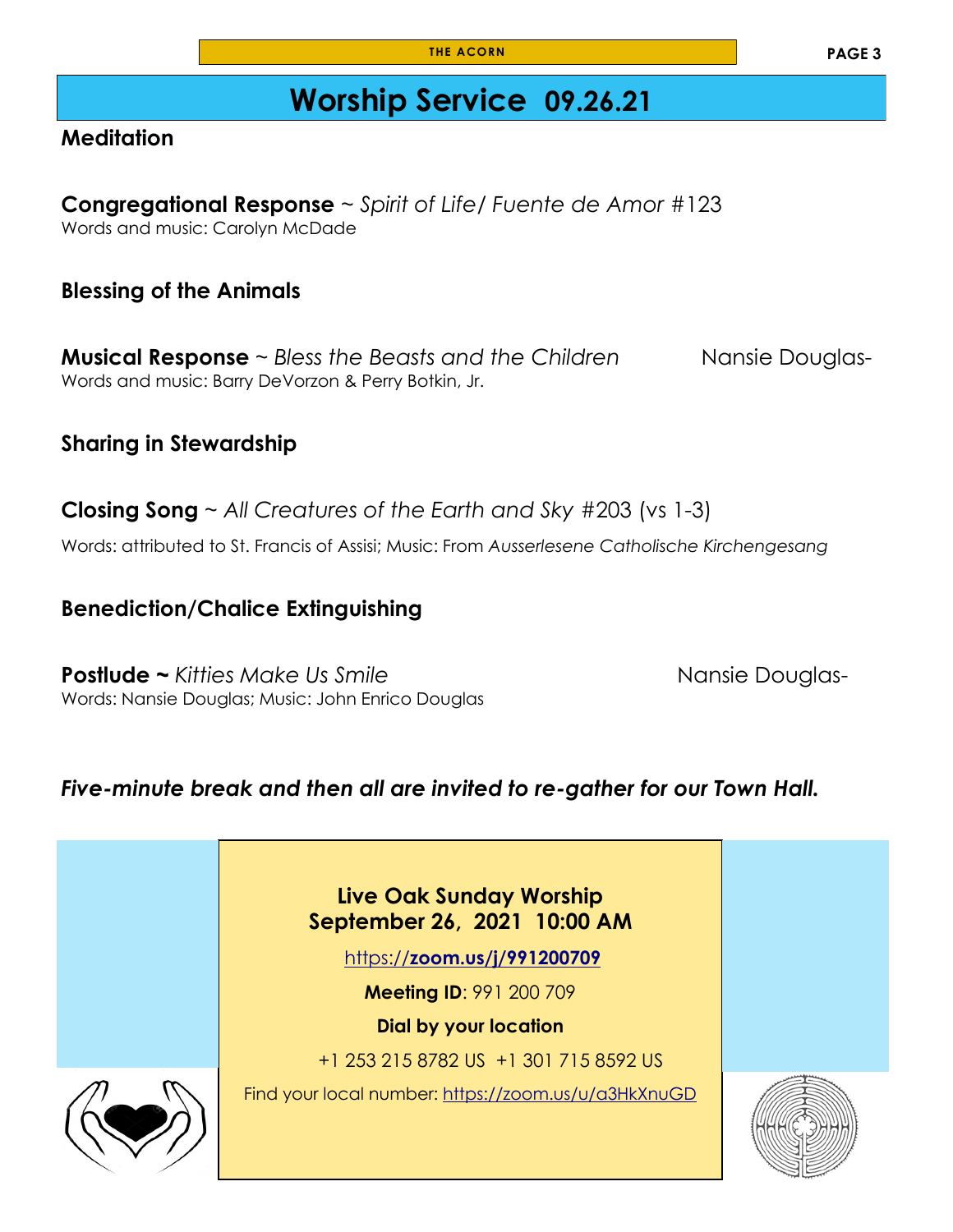**PAGE 4 THE ACORN** 

# **Upcoming Services**

# **October 3 Rev. Carolyn Price**

We look forward to welcoming Live Oak's first Ministerial Student Intern, Rev. Carolyn Price, back to our pulpit. Hope to see you Sunday Oct. 3 and give Rev. Carolyn a proper Live Oak welcome and help her feel right at home. Please join us!

# **Social Justice Upcoming Activities 09.26.21**

**Sept 24, Friday at 4:30 – 5:30 pm, Fearless Grandmothers join with youth to Rally Against Exxon Oil Trucking Proposal.** Meet at the SB County Administration Building at the corner of Anacapa and Anapamu, rally there, then march to De La Guerra Plaza.

**\*\*Sept 29th SB County Planning Commission. This issue will be up for discussion. Send your comments before Tuesday.** Center for Biological Diversity link to comment:<https://act.biologicaldiversity.org/wlsTurqJjkKw4TGMmDMWeA2>

**October 2, National March for Reproductive Rights,** Meet at De La Guerra Plaza at noon. Sponsored by Women's March of Santa Barbara and Planned Parenthood SB. The US Supreme Court will hear arguments Dec. 1 on a Mississippi abortion case. They will be asked to overturn Roe v. Wade.

**Oct 5 at 6pm, Webinar about legislation to pass single payer healthcare** (AB 1400) in California. More info: [info@medicare4all.org.](mailto:info@medicare4all.org)

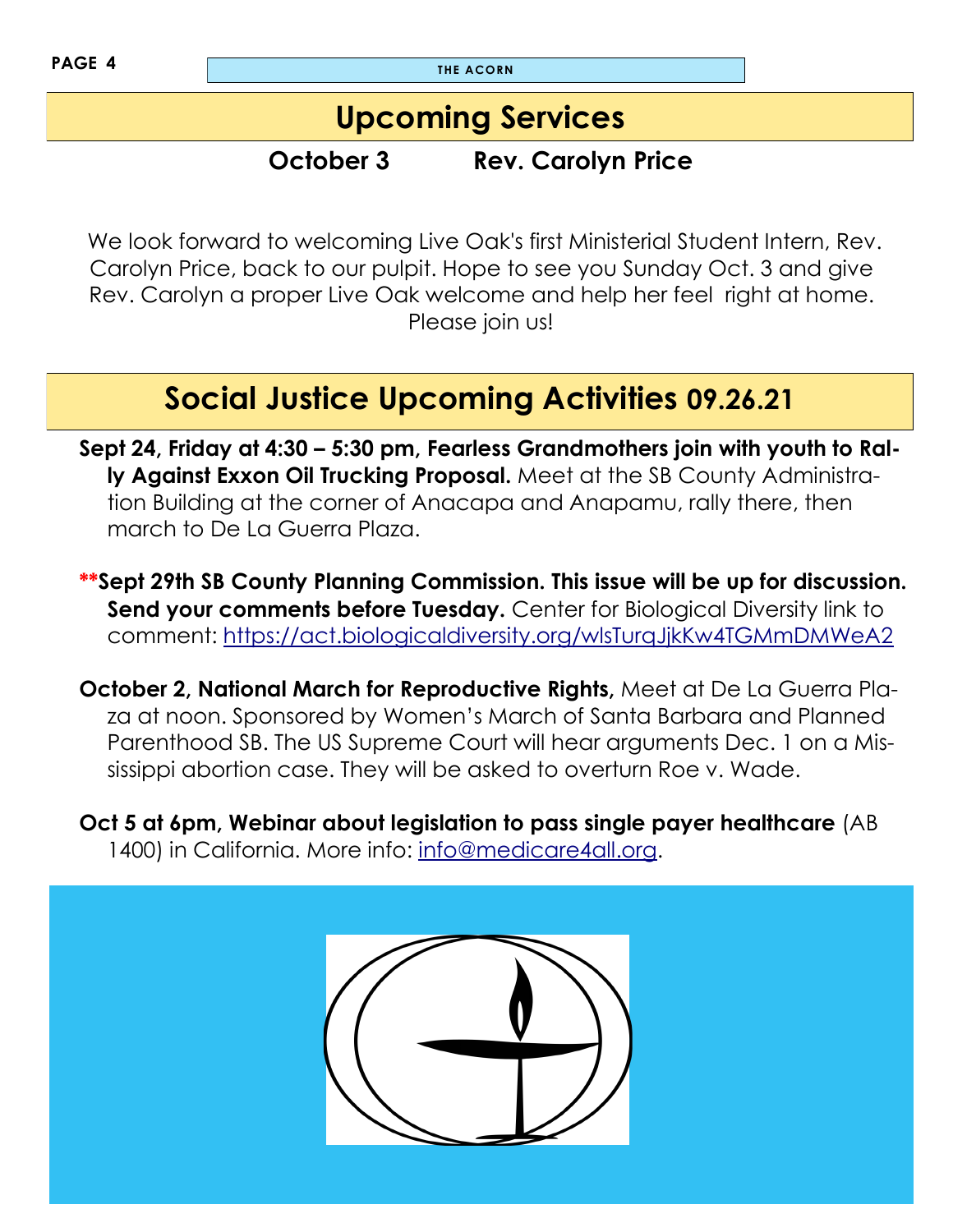# **Religious Exploration 09.26.21**

#### **THIS WEEK IN RELIGIOUS EXPLORATION**

This Sunday September 26, there is no 9:00 AM Religious Exploration as we have our second Multigenerational service for September, the Blessing of the Animals. LOVE this service, hope to see you all there.

#### **COMING OF AGE**

Mary Dochterman and Rachel Iler-Keniston will be co-facilitators, and the first Coming of Age class will be October 3. Steven and Jan Ross will facilitate the first meeting which will be online and at the usual RE time 9:00 on Zoom. More in next week's Acorn about this meeting.

Please get the Coming of Age registration back to me and thank you (sent as an email attachment in August, and will include again in the letter home this week so look for it).

## **RE CALENDAR FOR SEPT/OCT**

Sunday Sept 26 10:00 AM Multi-gen service **NO 9:00 RE** Sunday Oct 3 Coming of Age begins with Steven and Jan Sunday Oct 10 Coming of Age curriculum begins with Mary and Rachel

## **REGISTRATION FOR RELIGIOUS EXPLORATION**

Please check out our online registration, and if parents can, get these back to RE due Now. Coming of Age forms have been emailed to you and must fill these out and return.

[https://liveoakreg.aidaform.com/louuc-children-s-re-](https://liveoakreg.aidaform.com/louuc-children-s-re-registration-media-release-copy)

[registration-media-release-copy](https://liveoakreg.aidaform.com/louuc-children-s-re-registration-media-release-copy)

<https://liveoakreg.aidaform.com/louuc-code-of-conduct>

<https://liveoakreg.aidaform.com/medical-release>

<https://liveoakreg.aidaform.com/children-information>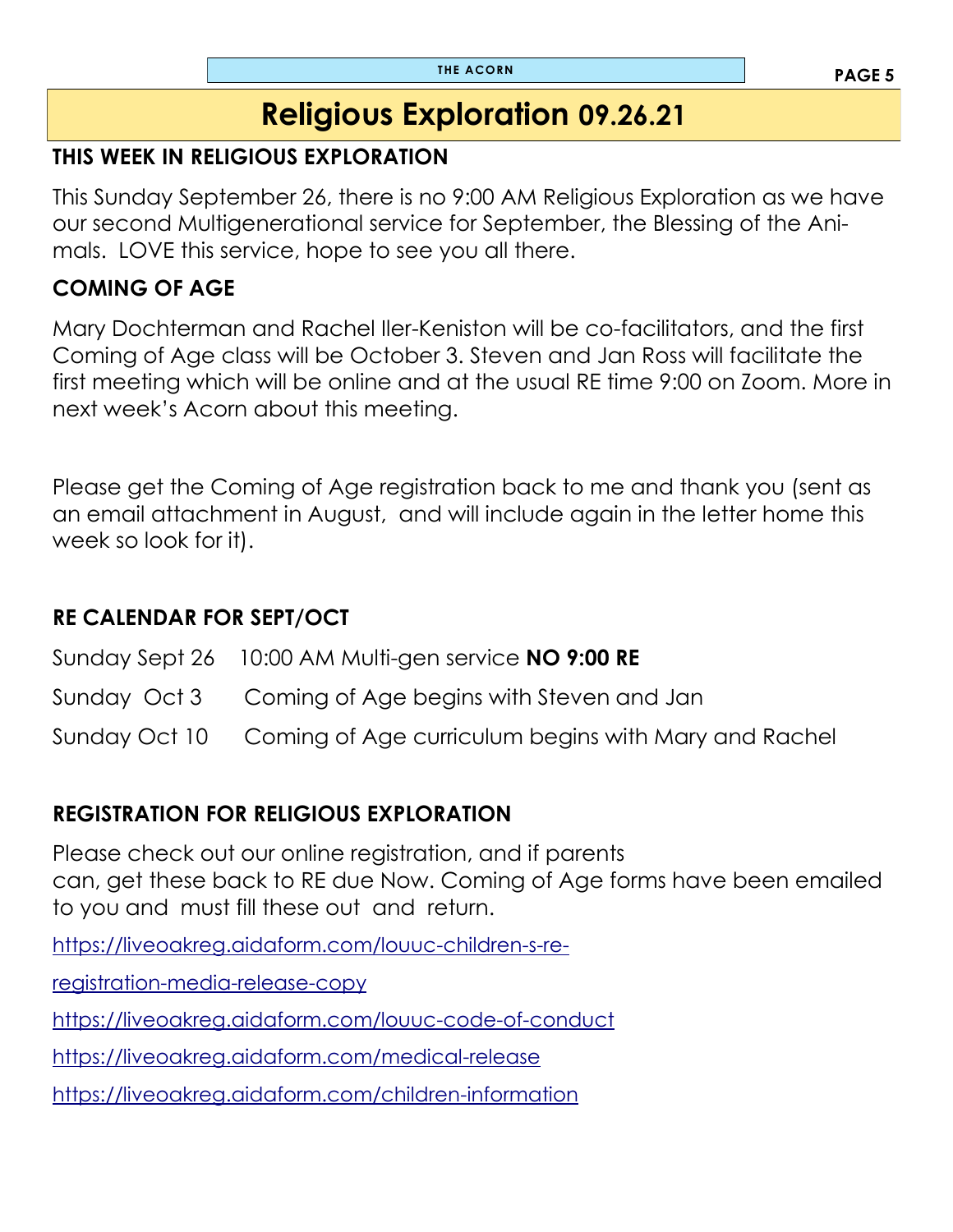# **SB Community Input On Mental Health and Covid**

Globally and nationally, the COVID-19 pandemic has negatively affected many people's mental health and created new challenges for people already suffering from mental illness and substance use disorders. In order to ascertain and respond to needs locally, the County of Santa Barbara, in partnership with community mental health and wellness partners and stakeholders, is seeking input to help determine mental health and substance use disorder services to meet the needs of our community.

In June, the County Board of Supervisors authorized the use of federal ARPA funding (American Rescue Plan Act) to expedite an assessment of mental health needs resulting from COVID-19, and to develop a plan to initiate identified priority services in conjunction with partners to promote recovery and resiliency in individuals and our overall community.

The whole community is invited to respond to a short 10- to 15-minute survey during September. Data gathered through the survey will be used to identify and tailor services to meet the needs of community members. The survey is available electronically in **[English](https://t.e2ma.net/click/oizkkd/cxmrgtm/oqx40l)** and **[Spanish](https://t.e2ma.net/click/oizkkd/cxmrgtm/4iy40l)**, and on the County's website at **[recoverysbc.org/covid recovery/](https://t.e2ma.net/click/oizkkd/cxmrgtm/kbz40l)**.

# **From Your Board of Trustees re: GATHERING**

*Like many of you, we had hoped that the situation regarding our eventual inperson re-gathering for Live Oak Sunday services and meetings would be different at this point.*

*However, due to the increase in COVID-19 cases in Santa Barbara County, all in-person gatherings sanctioned by Live Oak, both indoors and outdoors, are suspended until further notice. Thank you for your ongoing understanding as we seek to keep our congregation as safe as possible.*

*In service,*

*Megan Moyer (President), Clacey Kahn (VP), Larry Bishop, Rev. Tamara Casanova Suzuki, Holly Drayton, Mary Johnson, Wendy Morgan, Teka Penteriche*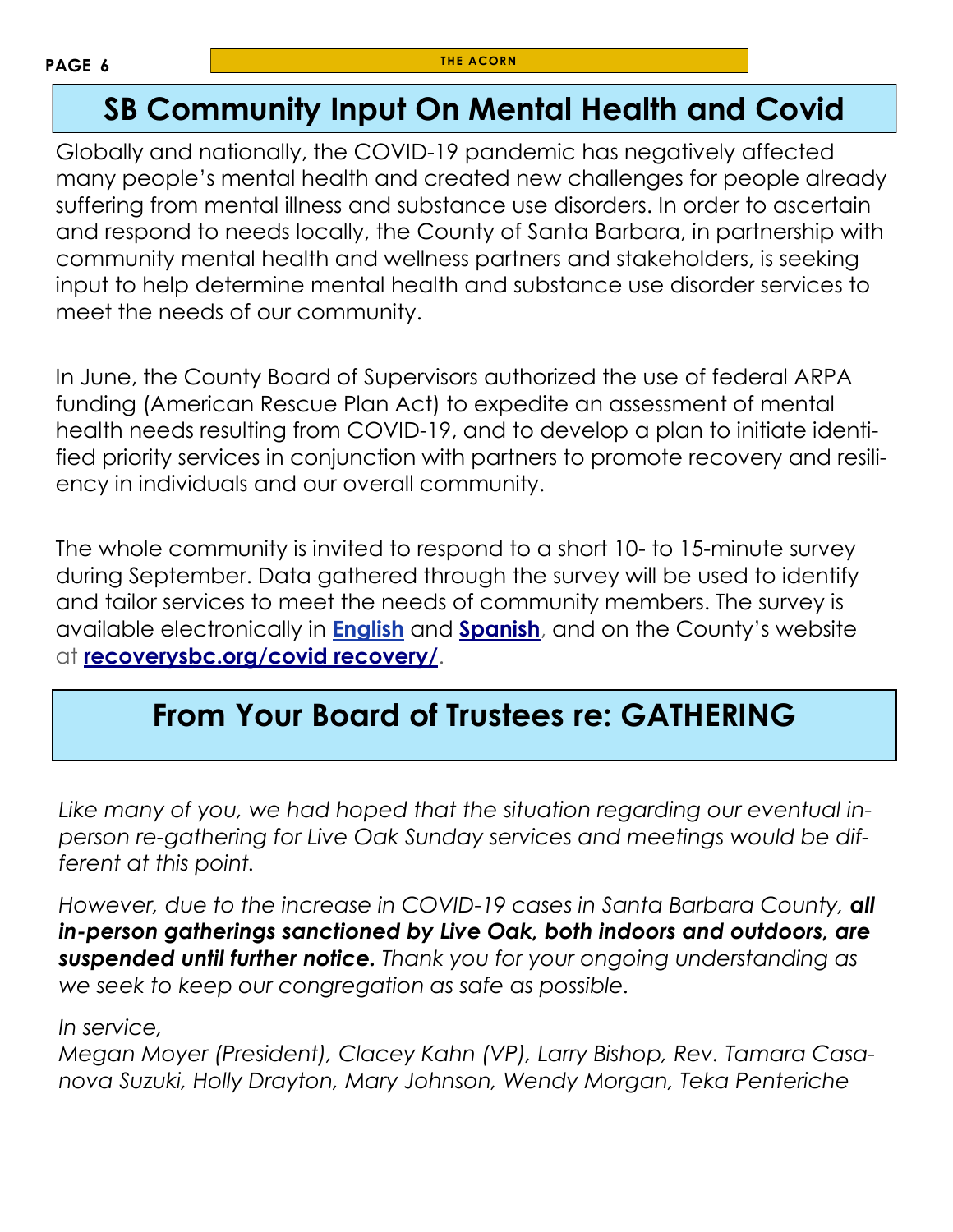# **Food Collection Restarts**

Thanks as always to those of you who continue to generously contribute food to the Santa Barbara Food Bank. Your generosity is truly heart-warming!

This terrific organization is filling an even larger-than-usual need in our community. We are glad to have Live Oak support their efforts, and workers at the Food Bank continue to express their appreciation!

Items that are particularly appreciated include: canned goods such as tuna, fruit, beans, and soups; peanut butter; pasta; rice; cereal. We gather items every Tuesday.

Now that the painting project is completed at Live Oak, you can once again donate food in one of the three regular ways on any day of the week: (1)You can drop off donations in boxes that we have put out at Live Oak on the patio just outside of the cottage;

(2) You can drop off in a box we have left outside of our front door at home: 6542 Camino Caseta in Goleta; or

(3) You can get in touch with us via email ([morganfamily1@cox.net\)](mailto:morganfamily1@cox.net) for a pickup at your home. Just leave food donations in a bag (preferably paper) outside of your door.

Thanks for your support of families in our community!

Carter and Wendy Morgan

# **Joys and Concerns**

Our own Sue Smiley, is asking that the greater Live Oak circle send healing thoughts to her niece and great niece in England. Both contracted Covid and are not well. Her niece is also vaccinated, she is not sure about the grand

niece. Keep them both in your **NAMI ALCO** thoughts, if you would, and thank you so much.